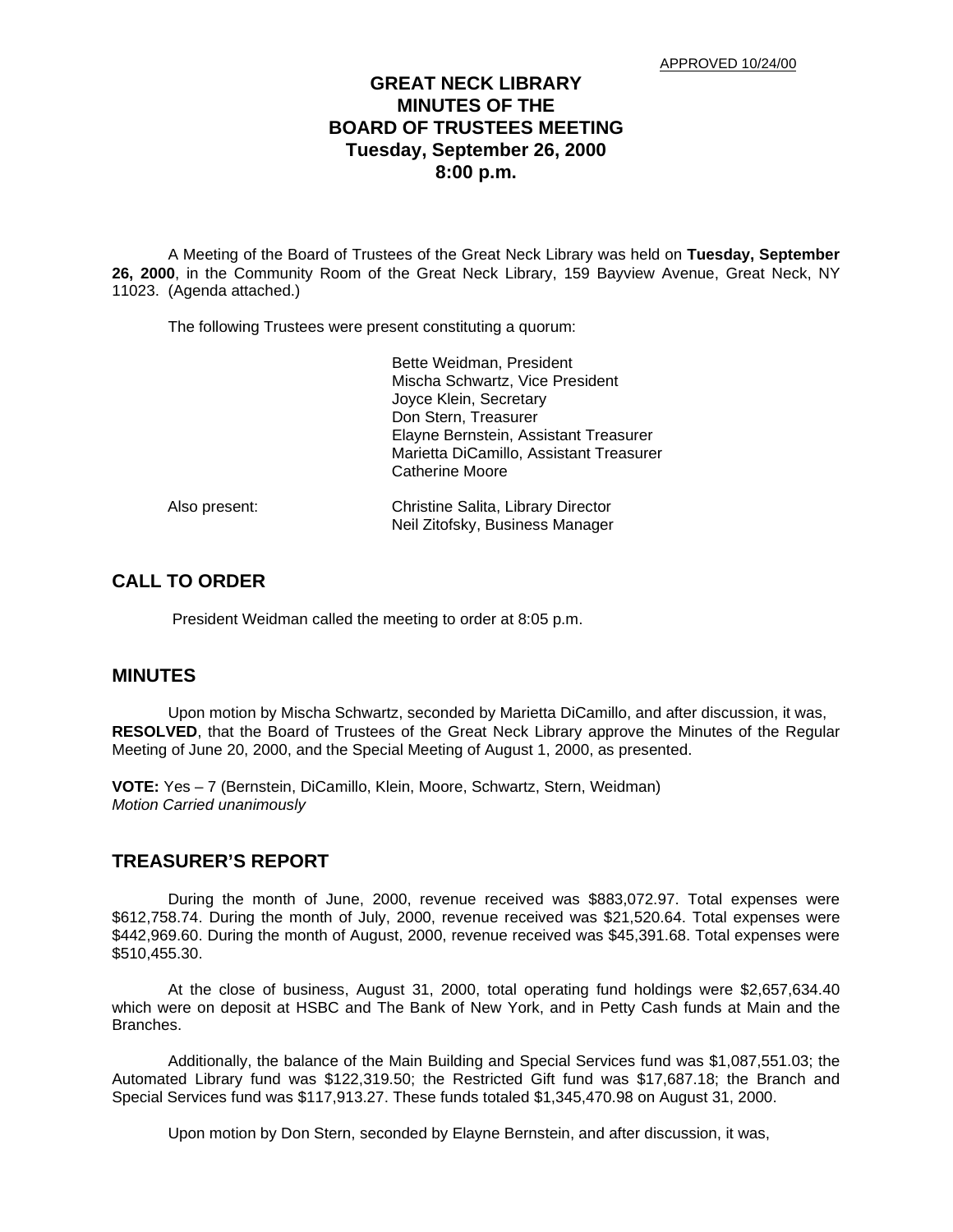**RESOLVED,** that the Board of Trustees of the Great Neck Library, accept the September 26, 2000, Treasurer's Report with the Personnel Changes of July 2000, through September 2000.

**VOTE:** Yes – 7 (Bernstein, DiCamillo, Klein, Moore, Schwartz, Stern, Weidman) *Motion Carried Unanimously*

Upon motion by Don Stern, seconded by Elayne Bernstein, and after discussion, it was, **RESOLVED,** that the Board of Trustees of the Great Neck Library authorize the Treasurer to pay the persons named in the Check Register dated August 26, 2000, through September 18, 2000, Paid-Checks numbered 1037, 1038, and 20524 through 20591, and To-Be-Paid Checks numbered 20592 through 20688, the sums set against their respective names, amounting in the aggregate to \$233,858.73.

**VOTE:** Yes – 7 (Bernstein, DiCamillo, Klein, Moore, Schwartz, Stern, Weidman) *Motion Carried Unanimously*

### **REPORTS**

**Director's Report** (attached hereto)

## **Advisory Committee**

#### Main Library "Ad Hoc"

As Chair of the Main Library "Ad Hoc" Committee, Library Director Salita reported that the committee met on July 31 $^{\text{st}}$  and September 20<sup>th</sup> with architect Todd Harvey to review concept designs for the Main Building renovation based on the service needs as outlined in the "Ad Hoc" Summary Report issued in May.

### **CORRESPONDENCE**

**Speaking to their letters**: *Ralene Adler, Marianna Wohlgemuth*

## **OLD BUSINESS**

#### **Budget Line Transfers**

Upon motion by Mischa Schwartz, seconded by Joyce Klein**,** and after discussion, it was, **RESOLVED,** that the Board of Trustees of the Great Neck Library authorize the September 2000 Operating Expense Budget Revision totaling \$112,700 among the twenty-eight (28) budget line items as summarized on page 4 of 4 of the Operating Expense Budget Revision worksheet dated September 21, 2000, a copy of which is to be appended to the Minutes of this meeting. [Attached]

**VOTE:** Yes – 7 (Bernstein, DiCamillo, Klein, Moore, Schwartz, Stern, Weidman) *Motion Carried Unanimously*